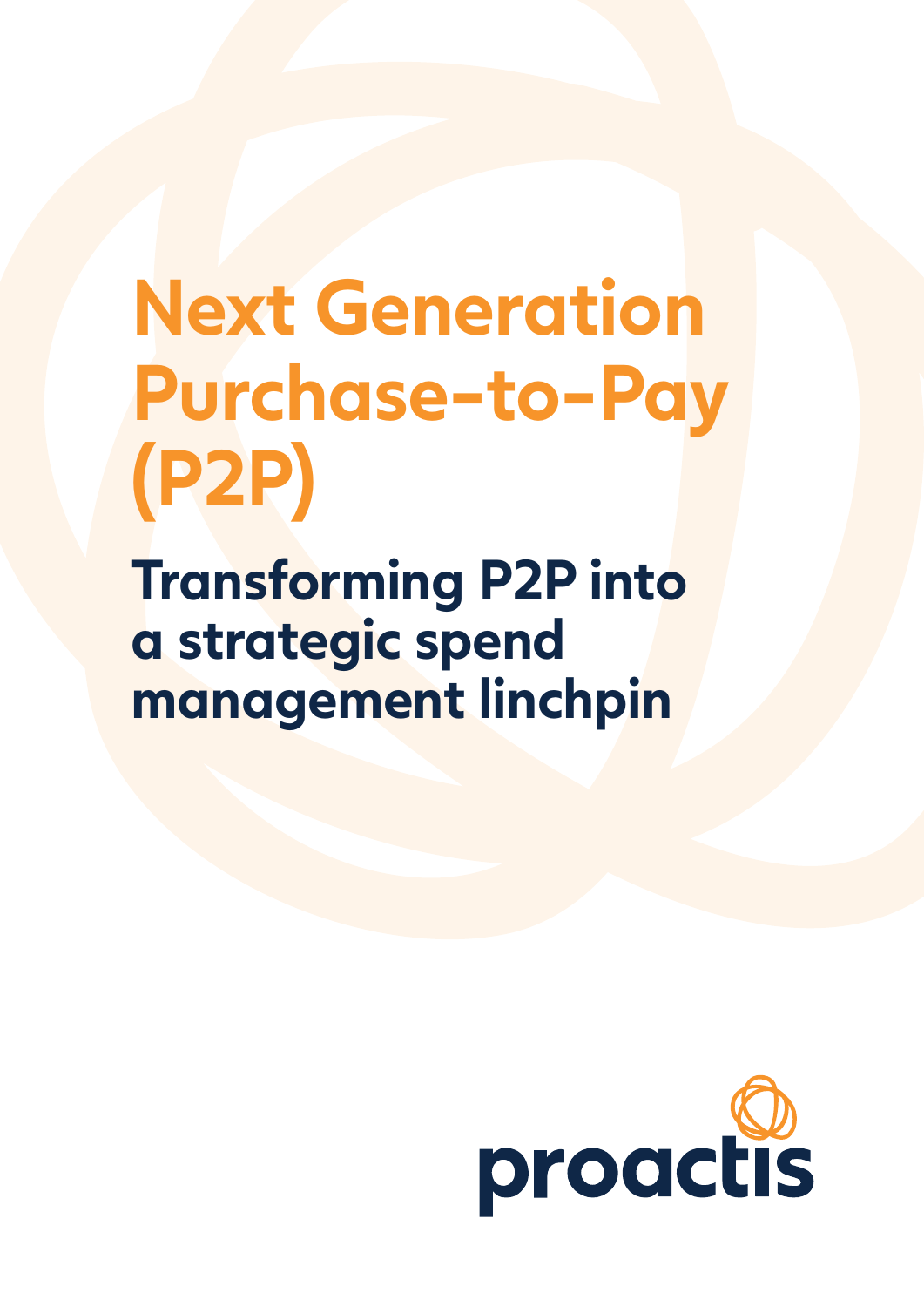### **The next generation is agile**

This guide makes the case that the route to maximum agility across Source-to-Pay sits with Purchaseto-Pay (P2P) as the 'strategic linchpin'. It outlines the journey from a place of manual processes to accelerated value, offering tips and advice to maximize the impact of your P2P transformation.

### **Is P2P 'the one thing' that makes everything else more effective?**

The following all feature as key objectives in finance transformational projects:

- Visibility and control of cost against budgets.  $\circledcirc$
- Visibility of spend through commitment account.  $\circledcirc$
- Better cashflow management.  $\circledcirc$
- Maximum efficiency of spend management processes.  $\circledcirc$
- **Effective use of employee time.**
- **O** Optimized invoice processing.
- $\circ$ Maximizing the value created by procurement around pre-negotiated contracts and preferred suppliers.
- Minimizing fraud and risk across the supply chain.  $\circledcirc$

However, there are many places an organization may consider to start to address these, but will individual efforts in part or in isolation deliver results or is there 'one thing' that can offer the biggest initial impact and act as the core that makes the rest easier?

We think there is a case to say that's a well delivered P2P strategy. We consider it as the linchpin that holds Source-to-Pay together and drives excellence across it. All other areas can then build off a single data set, an integrated technology stack and baseline workflows.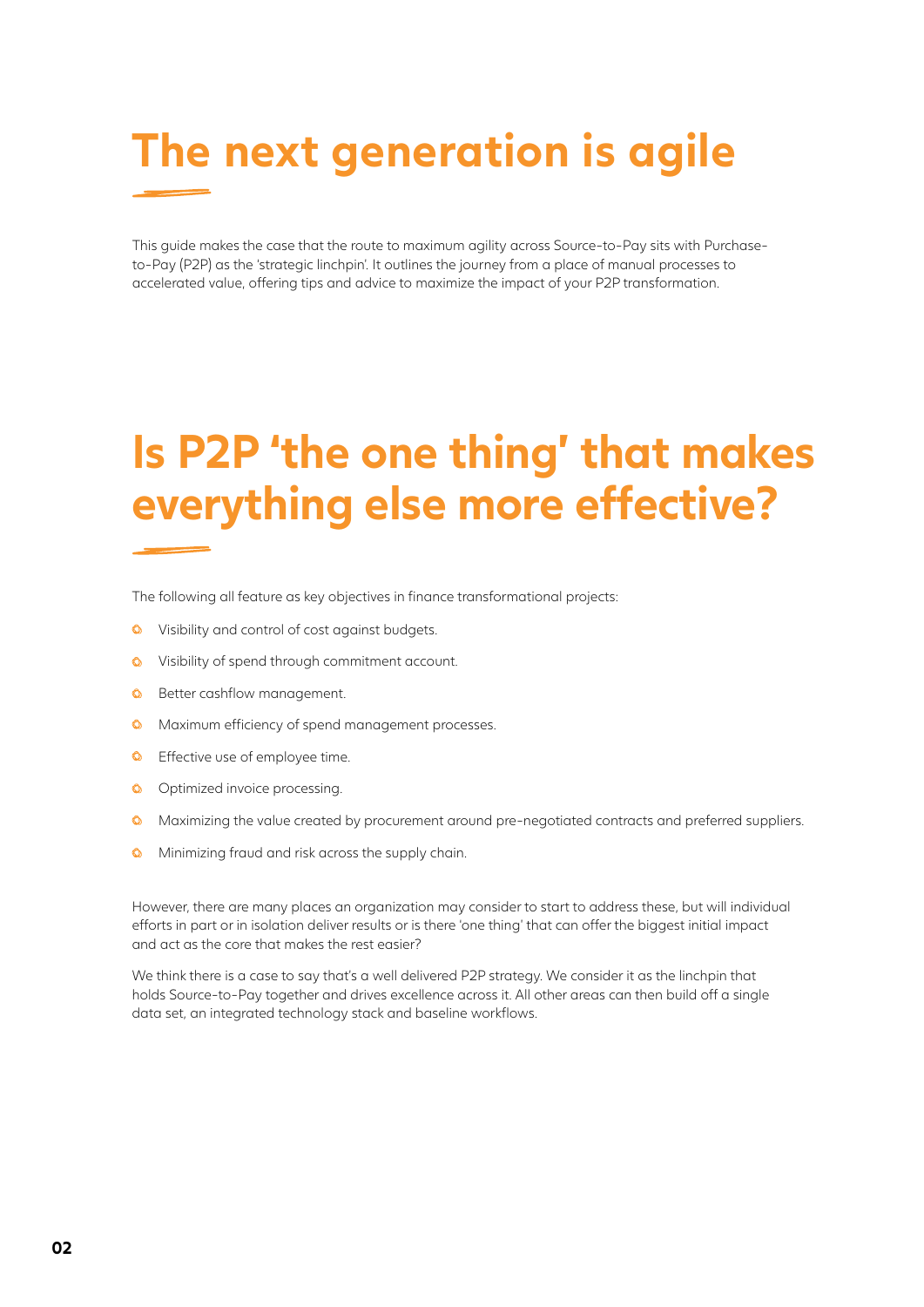### **The impact of P2P as a strategic linchpin**

P2P bridges Finance, Procurement and the wider business and drives value into every corner. When we look at P2P's impact on each area, the idea of considering it as the center piece to your Spend Management strategy become increasingly compelling:



**C** Efficient invoice payment approval supports **healthier** supplier relationships and attracts strategic suppliers.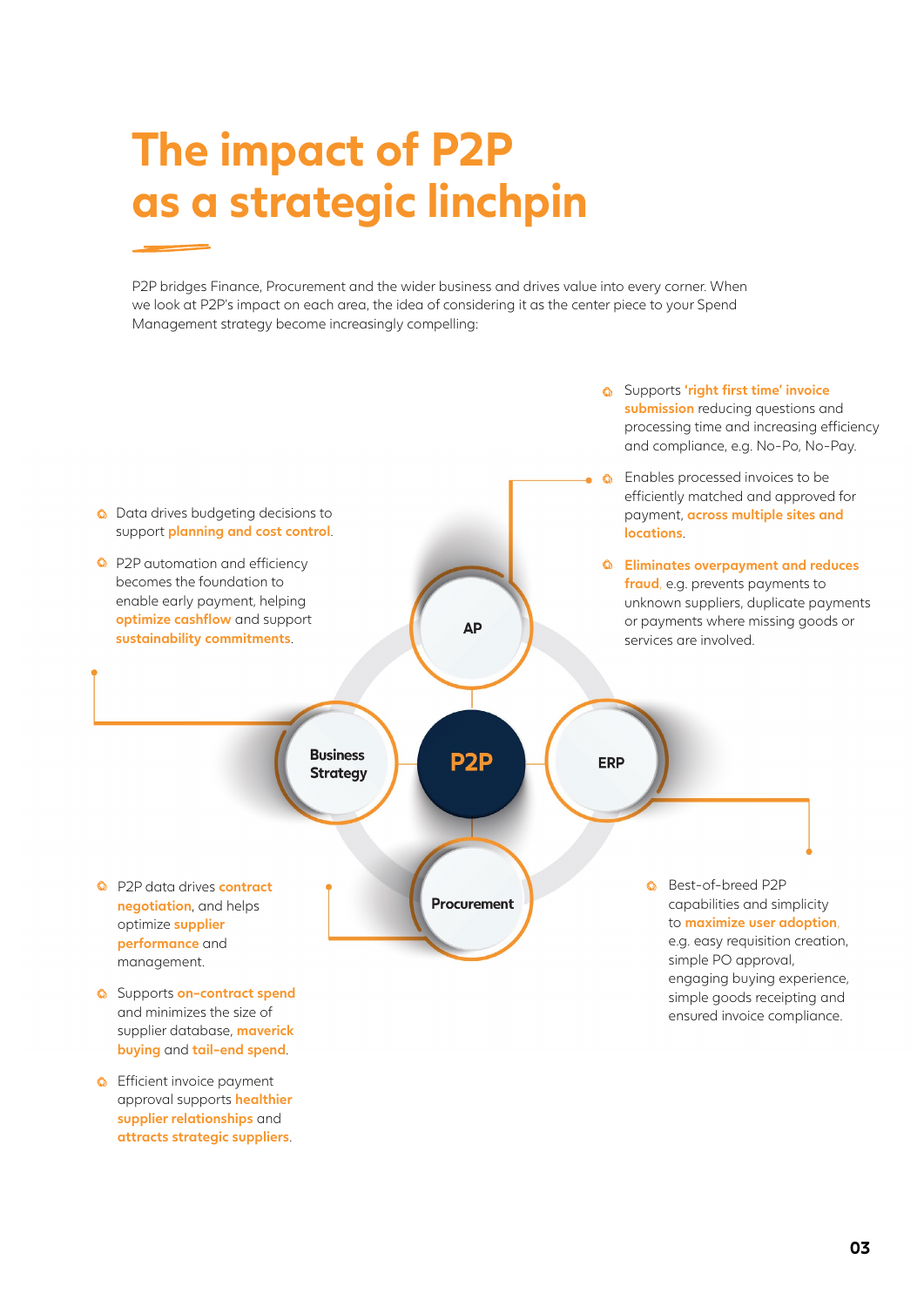### **A journey of increasing agility and value**

It's important to say that even P2P has its own sub-journey within the Source-to-Pay process. We categorize this into four stages from manual to accelerated.



When we break P2P into four sub processes - Purchasing, Approving, Receipting and Invoicing - we can see the symptoms and value delivered at each stage of the journey:

|            | 1. Manual                                                                                                                                    | 2. Semi Automated                                                                          | 3. Automated                                                                                                                                              | 4. Accelerated                                                                                                        |
|------------|----------------------------------------------------------------------------------------------------------------------------------------------|--------------------------------------------------------------------------------------------|-----------------------------------------------------------------------------------------------------------------------------------------------------------|-----------------------------------------------------------------------------------------------------------------------|
| Purchasing | Off-contract and<br>$\bullet$<br>uncontrolled maverick buvina<br>High fragmented tail-end<br>$\circ$<br>spend and large supplier<br>database | <b>Q</b> Purchasing off<br>pre-negotiated contracts                                        | Purchasing off pre-<br>٥<br>negotiated contracts<br>(through a marketplace)<br>Visibility of requisition status<br>Ô                                      | <b>O</b> Data drives contract<br>negotiation; supplier<br>performance and<br>management; minimizing<br>tail-end spend |
| Approving  | Done verbally or via emails<br>$\bullet$                                                                                                     | Requisition raised and<br>approved through a central<br>P2P system                         | Can be approved on the move<br>٥<br>$\bullet$<br>Visibility of key information<br>for approval is available                                               | <b>O</b> Data drives budgeting<br>decisions to support<br>planning and cost control                                   |
| Receipting | None. AP have to chase for<br>O<br>confirmation of goods or<br>services being delivered                                                      | <b>O</b> None AP have to chase for<br>confirmation of goods or<br>services being delivered | Mobile receipting available<br>o<br>Q<br>Can easily attach<br>supporting documentation                                                                    | <b>O</b> Increase in internal controls<br>and business operations                                                     |
| Invoicing  | Manual matching and<br>O<br>payment approval                                                                                                 | Automated matching and<br>approval in finance system                                       | • PO-flip in place<br>No-Po, No-Pay policy active<br>Associated documents visible.<br>e.g. timesheets<br>Automated discrepancy<br>resolution by exception | <b>C</b> Early payment offers revenue<br>and CSR opportunities<br><b>O</b> Cost savings and sustainability            |

Low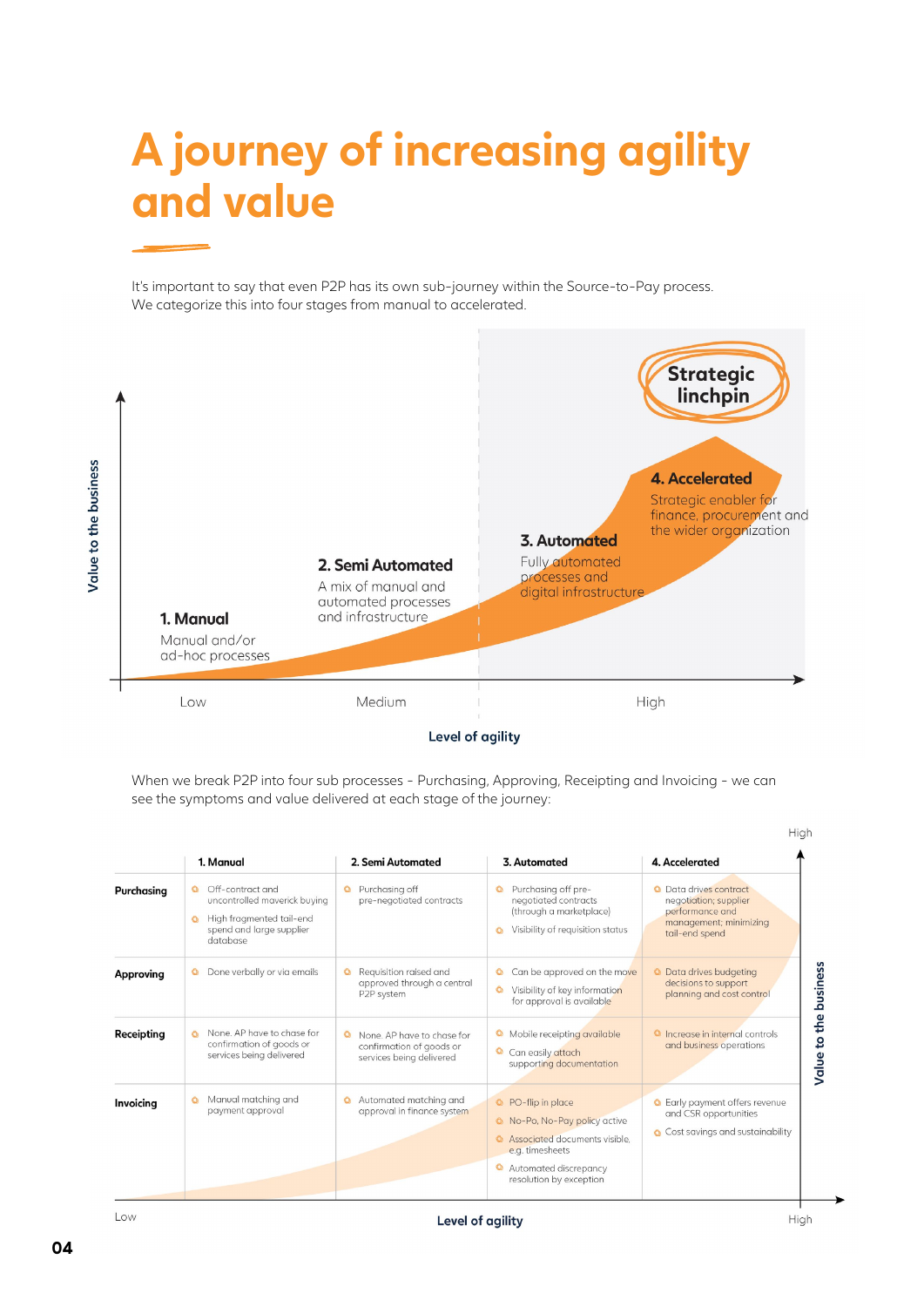#### **1. Manual**

At their most cumbersome, these processes could include the manual raising and approval of POs for spend – perhaps on paper, or maybe via an email chain which could become lost across multiple inboxes.

This then continues through the labor-intensive process of adding suppliers to the finance system – often duplicating suppliers who are already on there. This could mean that an existing supplier, who could already serve the purchasing need, is missed. At best, it could look something like this: email the supplier a form, who prints and completes it, scans and emails it back and the details are painstakingly typed.

Invoices flood in from all directions and the manual processing effort is heavy and error-prone. It is likely that goods and services are not officially recorded as receipted and related documents, such as timesheets, are buried in the inbox, making it difficult to know if an invoice should be approved for payment.

#### **2. Semi-automated**

At this stage, several supplier quotes may have been gathered, existing suppliers have been contacted, or the wider buyers may be already buying off pre-negotiated contracts.

A requisition may be raised and spend approved before the order is made through a Purchase-to-Pay system.

If a new supplier is required, it is possible that its onboarding includes some self-serving elements around adding and editing its own information and accepting policies. In terms of matching and approving invoices for payment, related documents such as timesheets are more easily accessible and goods receipt are in place, if not always used proactively.

This stage shows early levels of agility where the speed of query resolution is faster, including some levels of audit capabilities and electronic invoice data can be more efficiently run through the P2P matching process because the earlier purchasing processes are in place. The P2P processes have matured well and there is an opportunity to progress by building more efficient and effective invoice processing capabilities, however the successful adoption of first-time ordering across the business may not yet be a focal point but is critical as a foundation.

#### **3. Automated**

By now, purchasing across the business is defined against categories which could involve a marketplace and punch-outs which make it easier to drive spend from pre-negotiated contracts and preferred suppliers. At this level, the purchaser can also see the status of their requisition as it moves through the process.

The approving process can be done through any device and through any required approval route and goods receipting is done. A well adopted No-PO, No-Pay strategy is in place and POs are flipped into invoices with digital focussed suppliers.

#### **High levels of agility come through at stage 3**

Fully automated P2P processes now drive agility as an organization is in a position to:

- Manage changes in operating model,  $\mathbb{C}$ e.g. a move to more remote working.
- Handle multi-tiered approval workflows  $\bigcirc$ across changing and complex organizational structures.
- Respond to organizational spend initiatives and the ability to efficiently support purchasing driven from environmental and market needs.
- Quickly identify and resolve fraud risks.  $\mathbb{A}$

#### **4. Accelerated**

Now that an agile platform is in place, additional value can be delivered as your P2P strategy becomes a strategic linchpin for your organization.

The visibility and richness of data helps:

- The Procurement team drives contract negotiations as spend has been driven oncontract so greater scale and break-points can be considered.
- **C** Minimize the tail-end of spend and help Procurement to drive greater value through strategic suppliers.
- **O** Drive budgetary decisions and support planning around organizational strategy.
- **Generate early payment discount revenue to** support cashflow.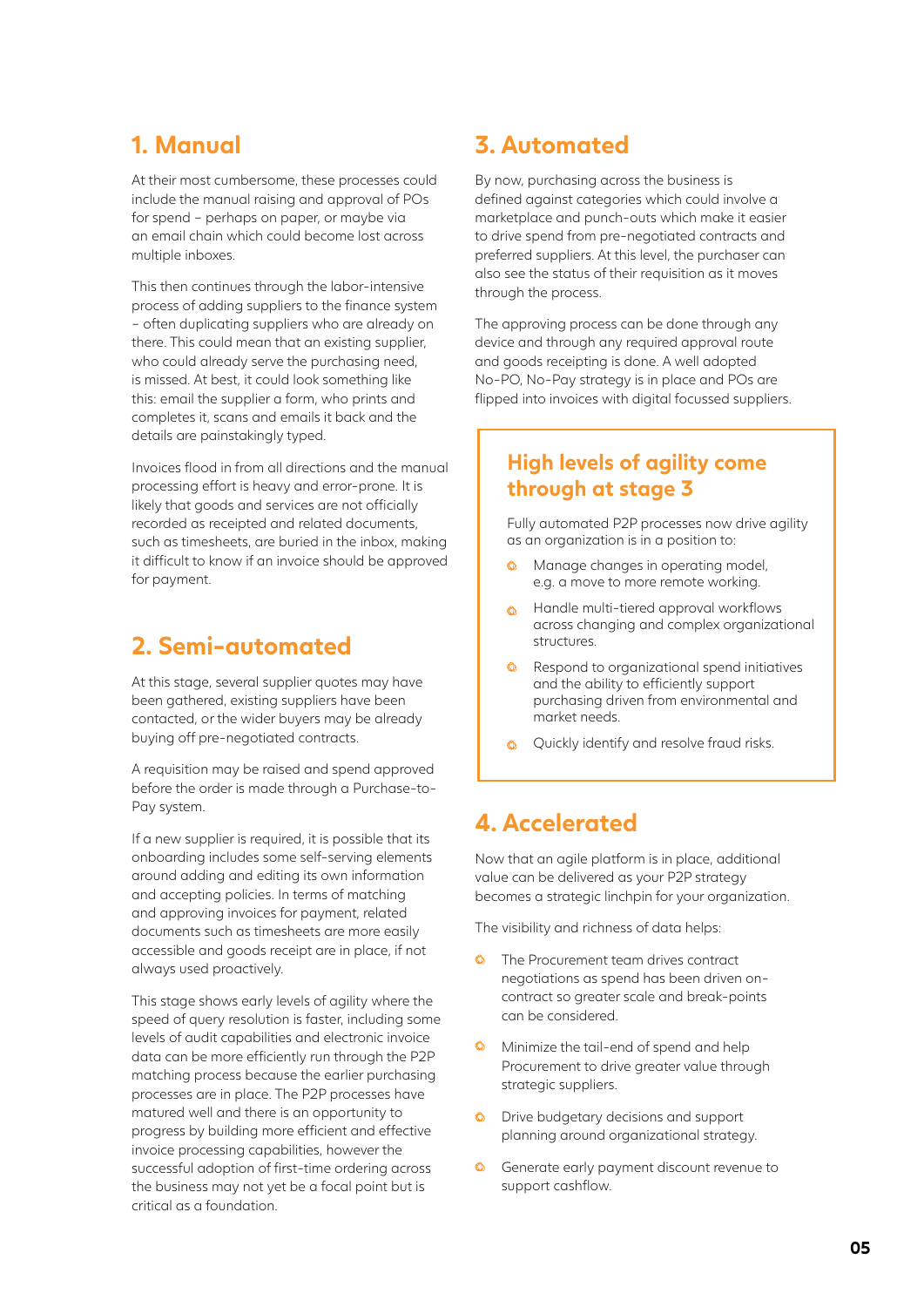## **User Adoption: the key to success**

Most people could agree that well designed processes and technology are only valuable if well adopted from the wider organization buyers, through to approvers, suppliers and back-office staff.

Here are a few considerations:

#### **1. "Not eating the whole elephant at once"**

Many successful P2P transformations we've seen have been those that took an incremental approach and improved the purchasing, approval, receipting and invoicing before moving onto the next area.

The benefits of this approach are simply that it's more manageable for the project team, and also allows for a continuous improvement approach as lessons learned can be carried forward into the next spend initiative.

#### **2. Simplicity**

This principle can't be underestimated. We consider this the simplicity of both the process and the technology that enables it.

If you break this down from a user perspective, it can be as granular as a simple user navigation with minimal 'clicks' to complete a process, i.e. accessing the system and having a guided experience through the process. Perhaps it is notifications alerting a user to take action, e.g. approve a requisition or mark their goods as received.

#### **3. Planning and communication**

It's a classic, but we had to feature it.

**"The key thing is that everyone commits to a shared objective. Articulating the objective once isn't enough, it needs to be re-enforced."**

Matthew Syed Award-winning Author and Journalist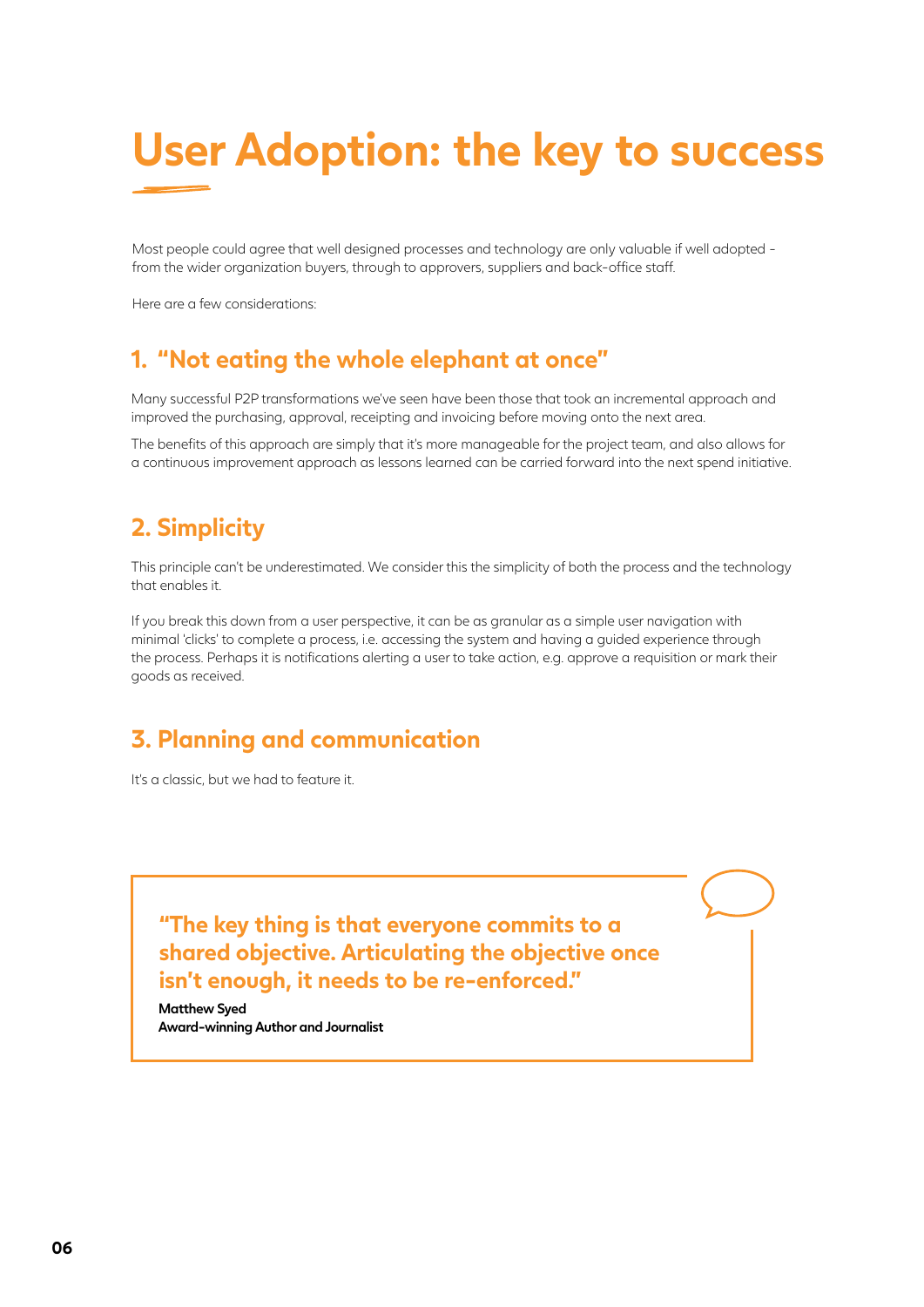#### **Here are just a few objectives you could consider**

| <b>Objective</b>                        | <b>Value to P2P</b>                                  | Value to the organization                                                                  |
|-----------------------------------------|------------------------------------------------------|--------------------------------------------------------------------------------------------|
| Drive x% of spend<br>on-contract        | Less invoices and less<br>supplier onboarding        | Better spend control                                                                       |
| Full self-service for suppliers         | Faster question resolution,<br>less administration   | Maximizing value from<br>AP team                                                           |
| Implement a "No-PO, No-Pay"<br>policy   | Reduced missing information<br>and faster processing | Tighter spend control                                                                      |
| 100% invoice capture                    | Efficiency around<br>invoice processing              | Stronger supplier relationships<br>leading to greater value and<br>lower supply chain risk |
| Generate revenue through<br>AP function | Seen as a value-add function                         | Increased revenues and<br>increased CSR through early<br>payments                          |

#### **How do you get the wider business and suppliers to listen, act and adopt?**

Here are a few ideas which our customers have found to be effective:

- <sup>1</sup> Run an internal survey to improve internal exposure and adoption and consider a top-down approach (initiated by Executives).
- **6** Hold a launch event with key stakeholders and strategic suppliers to promote the new solution and answer user questions.
- <sup>1</sup> Use listening groups to gather feedback from the front line and discuss proposed improvements and next steps.
- **O** Invest in training:
	- Use real-life scenarios in your training.
	- Create bitesize videos, no more than 2 minutes long, as well as short training guides where required.
	- Create FAQ's content for end-users.